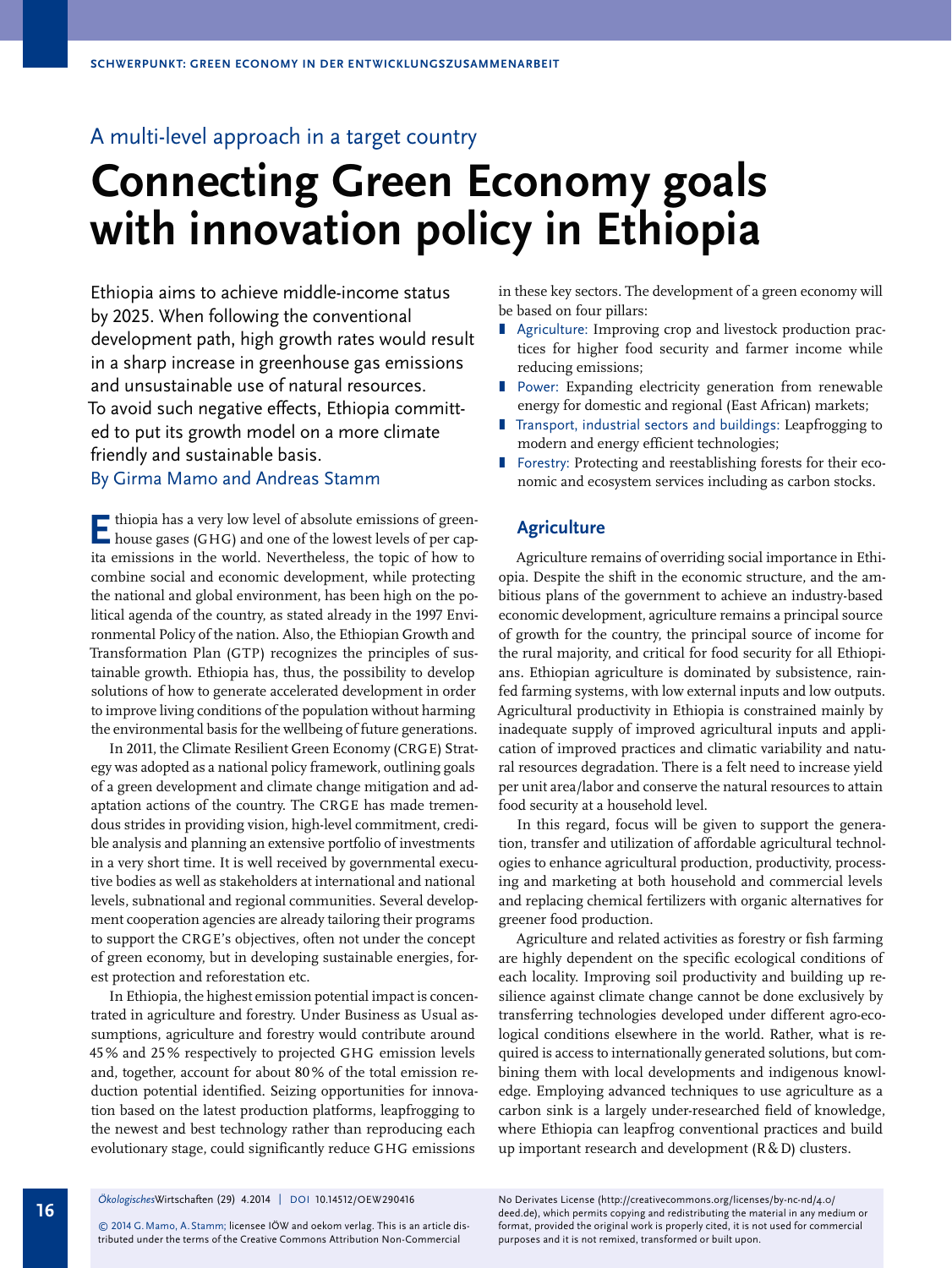In Ethiopia, scientific technical information related to agriculture is the most advanced subsystem of the national innovation system (NIS). For instance, the local branch of the International Livestock Research Institute provides access to results of international scientific research and experimental development. The Ethiopian Agricultural Research System (EARS) consists of 55 research centers, including the Ethiopian Institute of Agricultural Research, formally established as early as 1966. Additionally, several Higher Education Institutes are also involved in agricultural research. Two important assets of the EARS are the fact that it covers all principal agro-ecological zones of the country, including lowland, pastoral and agropastoral areas (MARD 2010) and that most agricultural R & D institutions are also involved in extension work, implying the possibility to directly transfer knowledge and technology to the farmers and tapping into the local indigenous knowledge in codevelopment projects.

A factsheet by the Agricultural Science and Technology Indicators initiative mentions three main deficits of the EARS. Firstly, due to the fact that agricultural  $R & D$  spending is staying behind the growth of agricultural production, the percentage of R&D spending in agricultural gross domestic product is decreasing and reached only 0,19 % in 2011 (2000: 0,30 %). Secondly, while the total number of agricultural researchers in the public sector has increased significantly in the past decade, most researchers are very young and with a relatively low level of formal qualification (more than 50 % only hold a BSc and merely 9 % a PhD). Thirdly, coordination among the growing number of R&D institutes is still weak, leading, among others, to a duplication of efforts and an efficient usage of funds (ASTI 2014).

#### **Energy**

Currently, emissions of carbon dioxide  $(CO<sub>2</sub>)$  from energy usage and the combustion of fossil fuels are very low in Ethiopia. This is on one hand the outcome of a focus on renewable energies by the government, on the other hand the consequence of a still very low overall energy consumption of only 381 kilogram of oil equivalent per capita in Ethiopia, as compared with 681 kilogram as the average in Sub-Saharan Africa (data for 2011). Most energy used in the country (2011: 93 %) stems from combustible renewables like firewood or dung. Access to electricity is limited to 23 % of the population, compared to an average in Sub-Saharan Africa of 31.8 % (World Bank 2014). Even assuming continued high economic growth rates and a fast increase of electricity access, the power sector in Ethiopia will contribute little to global  $CO<sub>2</sub>$  emissions in the foreseeable future.

The government of Ethiopia has planned to generate up to 10.000 megawatt of clean energy by the end of the GTP period (2014/15). It aims to support the transformation process in the country, combining economic objectives (to become the region's main power producer and principal exporter to neighboring countries) with environmental objectives – (to do

so through clean energy) and social objectives (to provide people with access to clean energy). Because hydroelectric power forms the main source of electricity at present, and will do for years to come, there is limited scope for attracting climate finance, which requires a shift from dirty energy sources. The most significant source of renewable energy in Ethiopia is hydropower. Its contribution to the electricity portfolio of the country will further increase, once the Grand Ethiopian Renaissance Dam, being erected close to the Sudanese border, will be finalized (probably in 2017). While being a low-carbon source of electricity, research is currently going on to find ways to reduce emissions of the powerful GHG methane from dams (Maeck, A. et al. 2013), and to avoid effects on other dimensions of the environment (Mc Cartney 2009).

Often, project design and implementation in the field of renewable energies (biogas, clean biomass cooking stoves etc.) are done by Nongovernmental Organizations or international development cooperation. They often follow a holistic and sustainability-oriented approach, but their outreach is necessarily restricted, considering the still very high prevalence of energy poverty in large parts of the developing world.

For Ethiopia, this implies the need to strengthen local efforts in order to develop solutions for sustainable energy provision for all and assure their fast roll-out. For the NIS, this means building up the capacities to search and select internationally the most appropriate and most cost-effective components for energy generation. The fast decrease in global component prices can benefit the country. However, components have to be integrated in local systems, including services for maintenance and repair, adequate fee systems for the electricity and training of the end users. A cradle-to-grave approach should be adopted, developing from the early stage onward concepts of how to safely dispose of or recycle components – especially potentially harmful, such as batteries – once they have reached the end of their life cycle.

Not cutting edge R & D will be required, but a systemic approach of capacity building, multidisciplinary (engineering, business and social sciences) and combining different levels of capabilities (higher education, technical and vocational training).

## **Transport, industrial sectors and buildings**

Today's challenges to sustainable development in Ethiopia have their origin mainly in rural areas and related economic activities and land use change. Manufacturing and urban settlements still play a small role, compared to many other countries. World Bank data indicate that around 17 % of the population lives in urban areas, compared to 37 % in the average of Subsahara-Africa (World Bank 2014). Medium to large manufacturing companies account for less than 3 % of GDP (MoFED 2014). Private car ownership is still very low: Only three in every 1.000 Ethiopians owned a car in 2011, compared to ten cars per 1.000 in Low Income Countries (World Bank 2014).